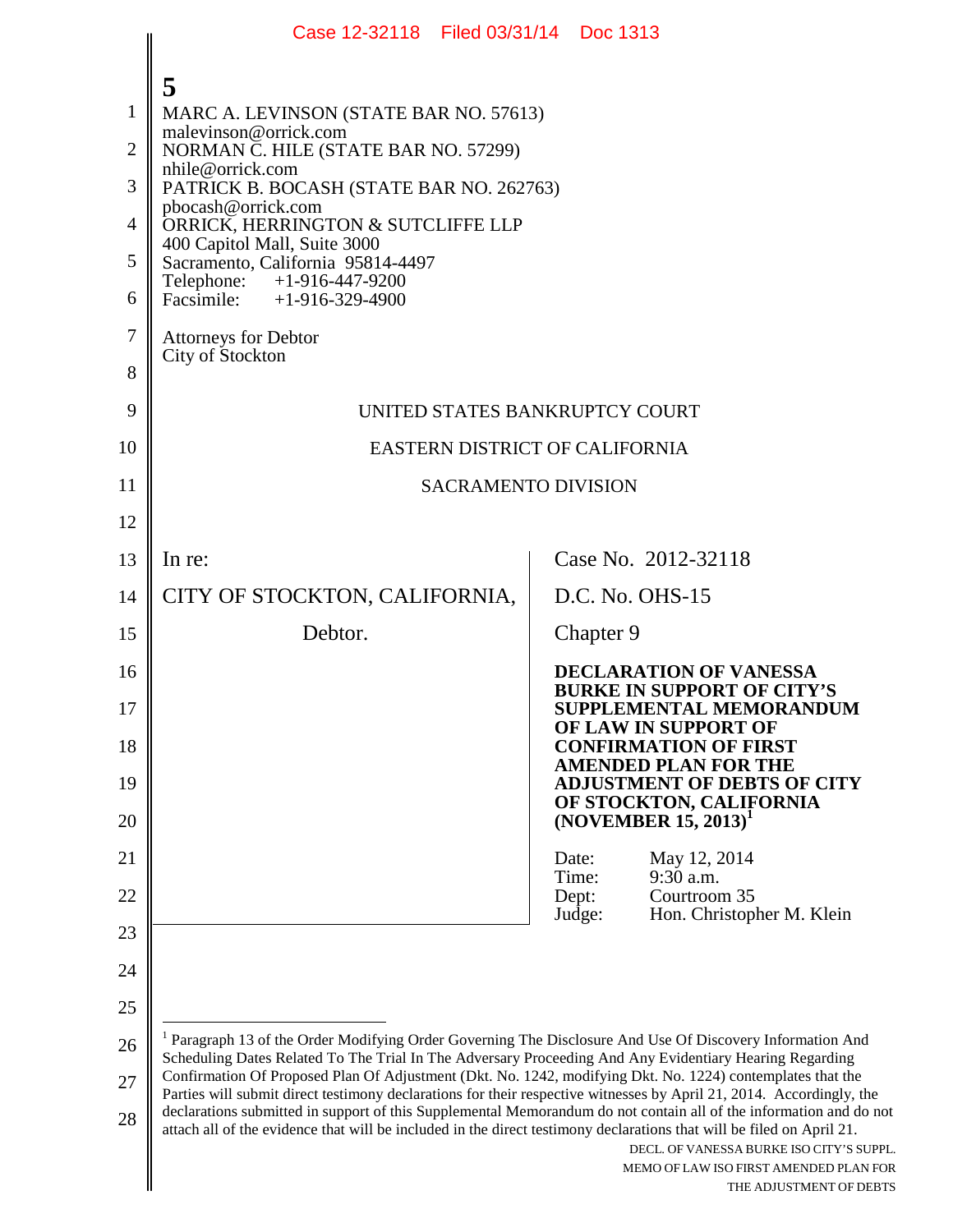## Case 12-32118 Filed 03/31/14 Doc 1313

I, Vanessa Burke, hereby declare:

2 3 4 5 6 7 8 9 10 11 12 13 1. I am the Chief Financial Officer, Treasurer, and Director of the Administrative Services Department (the "Department") for the City of Stockton, California ("the City" or "Stockton"). I make this declaration in support of the City's Supplemental Memorandum Of Law In Support Of Confirmation Of First Amended Plan For The Adjustment Of Debts Of City Of Stockton, California (November 15, 2013). In my role as Chief Financial Officer, Treasurer, and Director of the Department, my responsibilities include, among other things, management of the City's finance, budget, revenue, treasury, and information technology functions. I was previously the Assistant Director of Administrative Service, where my responsibilities included developing and administering the Department's budget, conducting financial analyses, preparing a variety of reports relating to department and City-wide financial activities, and attending City Council meetings and committee meetings to provide information regarding the Department's budget and other financial matters.

14

1

# *The City's Public Facility Fee Funds*

15 16 17 18 19 20 21 22 23 24 25 26 2. In accordance with generally accepted accounting principles (GAAP), AB 1600, and additional guidance published by the League of California Cities applicable to municipalities, the City accounts for each public facility fee  $("PFFs")^2$  $("PFFs")^2$  collected in dedicated restricted funds ("PFF Funds") by fee category. In the City's Chart of Accounts, separate PFF Funds for each category of PFF fee is established as follows: Traffic Signal Impact (Funds 900 -904), Street Improvement Impact (Fund 910), Regional Transportation Impact-Traffic (Fund 917), Community Recreation Center Impact (Fund 920), City Office Space Impact (Fund 930), Fire Station Impact (Fund 940), Library Impact (Fund 950), Police Station Impact (Fund 960), Parkland Impact (Fund 970), Street Tree and Sign Impact (Funds 978 & 979), Street Light In Lieu (Funds 908-985), Air Quality Mitigation Impact (Fund 990), Administrative Fees (Fund 999), Water Connection (Fund 424), Wastewater Connection (Fund 434), Delta Water Surface Fee (Fund 425) , and Agricultural Land Mitigation Fee (Fund 687). These funds are considered

27

<span id="page-1-0"></span><sup>28</sup>  $2^2$  Capitalized terms used but not defined herein have the meaning ascribed to them in the First Amended Plan for the Adjustment of Debts of City of Stockton, California (November 15, 2013) [Dkt. No. 1204].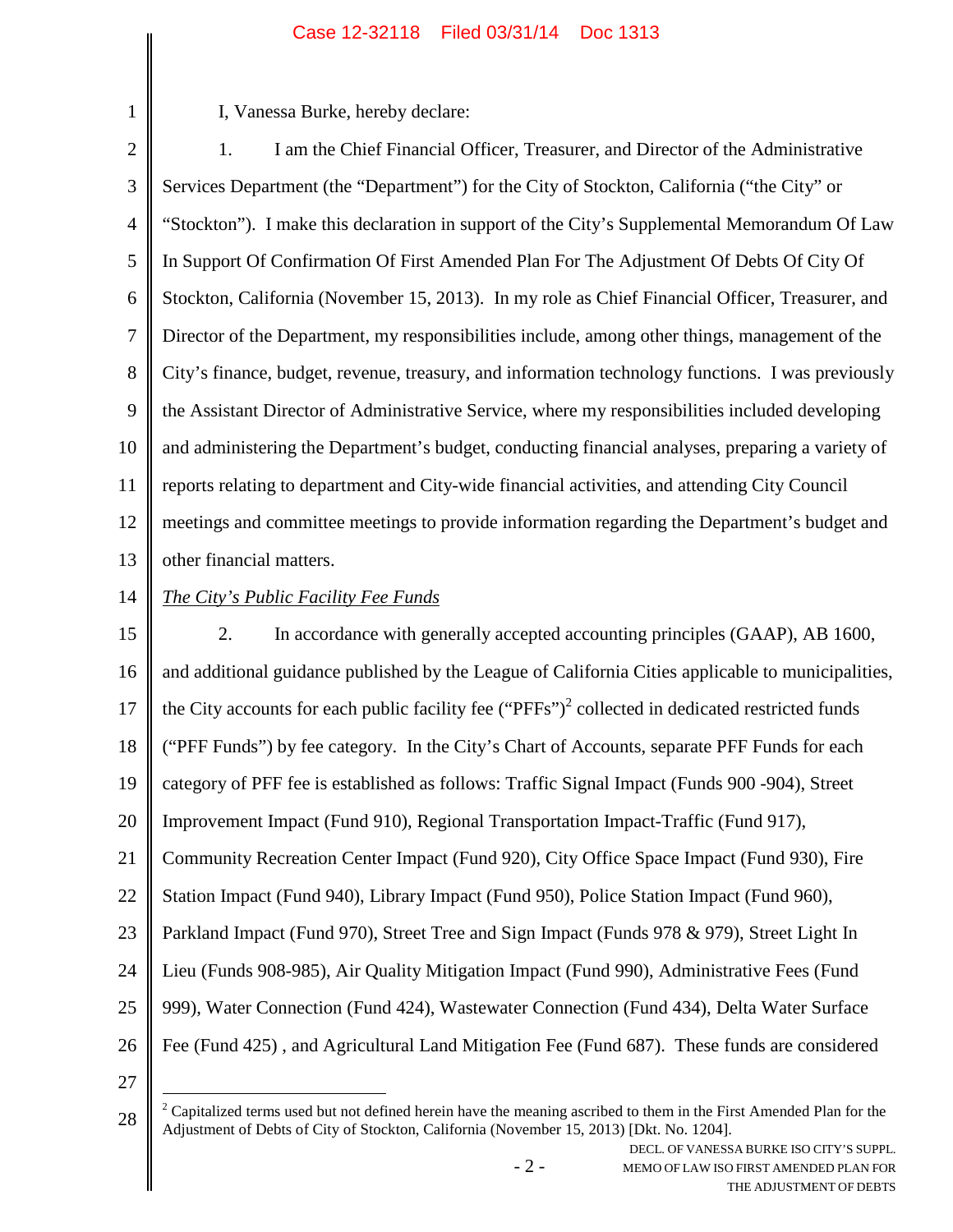by the City to be capital projects funds under GAAP; the Agricultural Land Mitigation Fee is being held by the City in a Trust Fund.

3 4 5 6 7 3. The City's PFF revenues have decreased precipitously in the past several years as a result of the impact from the Great Recession, decline in new housing starts, decline in overall development, and the overall national economic downturn. The diminished collection of PFF fees reflect this sad reality. Since fiscal year 2006-07, revenues from PFF fees (excluding utility connection fees, surface water fees and land mitigation fees) have declined as follows:

|                    | <b>PFF</b> Revenue | %                   |
|--------------------|--------------------|---------------------|
| <b>Fiscal Year</b> | (In Thousands)     | Increase/(Decrease) |
| 2006-07            | \$24,687           |                     |
| 2007-08            | \$27,686           | 12.1%               |
| 2008-09            | \$8,087            | $(70.8\%)$          |
| 2009-10            | \$6,752            | $(16.5\%)$          |
| 2010-11            | \$4,960            | $(26.5\%)$          |
| 2011-12            | \$3,153            | $(36.4\%)$          |
| 2012-13            | \$2,313            | $(26.6\%)$          |
| 2013-14 est        | \$2,261            | $(2.2\%)$           |

18 19

1

2

8

9

10

11

12

13

14

15

16

17

20

21

As this chart shows, 2007-08 was the last good year for the City's PFF collections.

4. As of June 30, 2013, the PFFs contained an aggregate \$34.4 million in cash. Most,

22 if not all, of this money is committed to the development of future infrastructure projects.

23 Available fund balances total approximately \$4.9 million. However, given the relative trickle of

24 PFF collections, the City has only a fraction of the funds it needs for required overall

25 infrastructure improvements. According to a study completed by Economic & Planning Systems,

26 Inc. in 2013, based on the City's current general plan, entitlements, houses committed, and other

27 factors, the City's infrastructure needs over the next 25 years amount to over \$400 million. *See*

28 Exhibit A to the Declaration of Stephen Chase In Support Of City's Supplemental Memorandum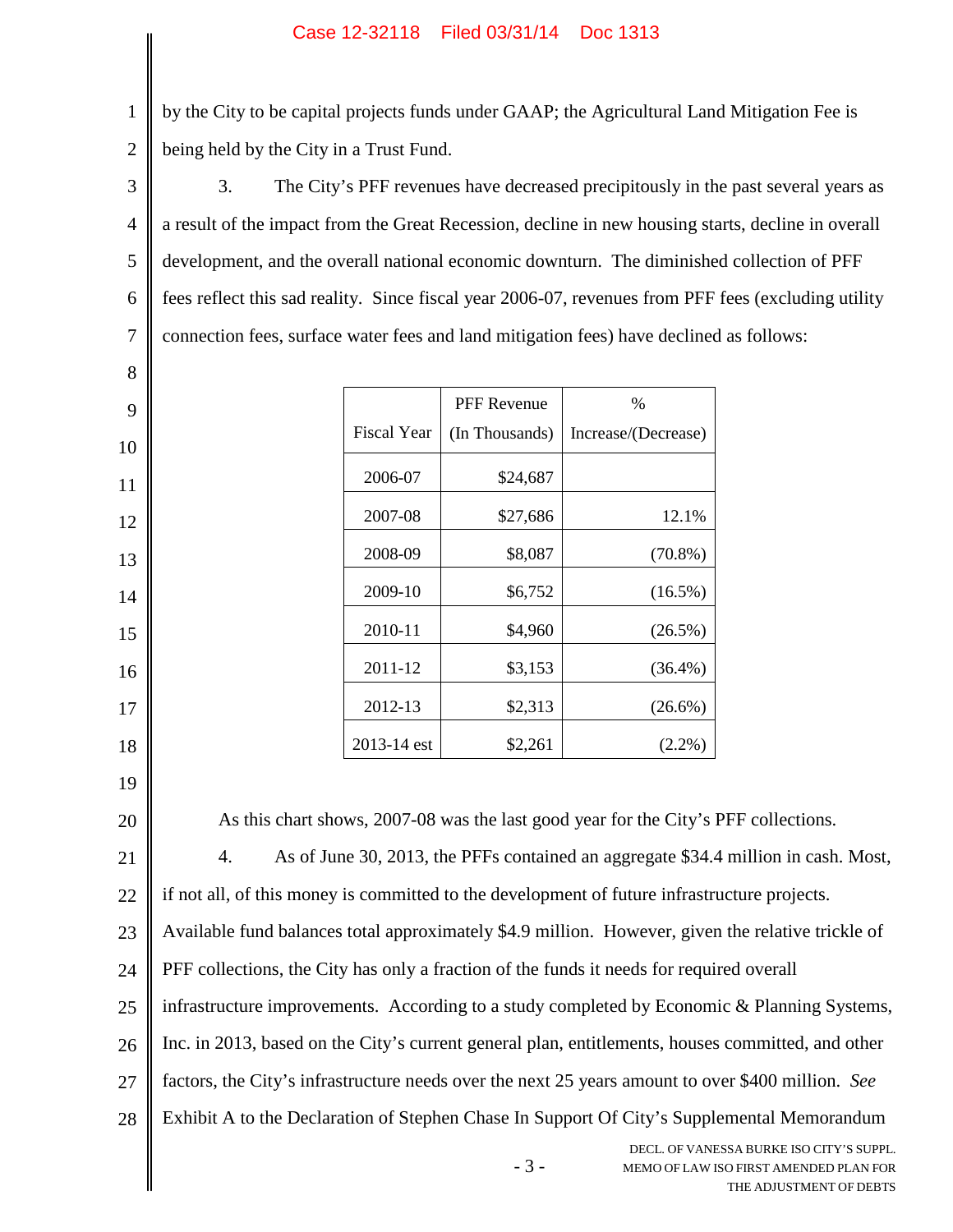1 2 3 4 5 6 Of Law In Support Of Confirmation Of First Amended Plan For The Adjustment Of Debts Of City Of Stockton, California (November 15, 2013), at p. 85. Without sufficient revenues being collected to fund the infrastructure, and given the City's inability to issue new debt without a special revenue pledge, the City is currently undertaking a comprehensive review of its general plan, general plan elements, development needs, developer agreements, and conducting rate studies to address the shortfall in its infrastructure needs.

7

## *The City Is Paying Its Current Debts As They Become Due*

8 9 10 11 12 13 5. The City incurs operating debts every day. These debts include but are not limited to, payroll, payments to vendors that provide everything from supplies to electricity to garbage collection, construction commitments for large public works projects, payments for the City's own utility usage to keep the lights on, water purchases, and debt payments that are outside of the bankruptcy that are a specific pledge of revenues. These debts are the necessary costs of operating and running a city.

14 15 16 17 18 19 20 21 22 6. To the best of its knowledge, the City is paying all of its post-petition debts as they become due. If it did not, the City would no longer be able to operate. If the City did not meet its payroll obligations as they become due, for example, City employees would likely cease coming to work. If the City did not pay its vendors, they would no longer do business with the City. In sum, if the City were not to pay its current bills as they became due, it would be unable to provide basic services to the residents of Stockton. Franklin's allegation that the City's payment of such debts unfairly discriminates against Franklin reflects a fundamental misunderstanding of the City's function. Contrary to what Franklin may believe, the City is not run for Franklin's benefit. It is run for the benefit of its citizens.

- 23 24 7. To the extent that any administrative claims arise in the bankruptcy case, the City will pay them.
- 25 *The City Will Continue To Collect Revenues After The Effective Date*

26 27 28 8. The City will continue to collect sales tax revenues, real property tax revenues, user utility tax revenues, and other taxes, fees, and revenues following the Effective Date. These revenues will enable the City to maintain and fund adequate municipal services, including fire

- 4 -